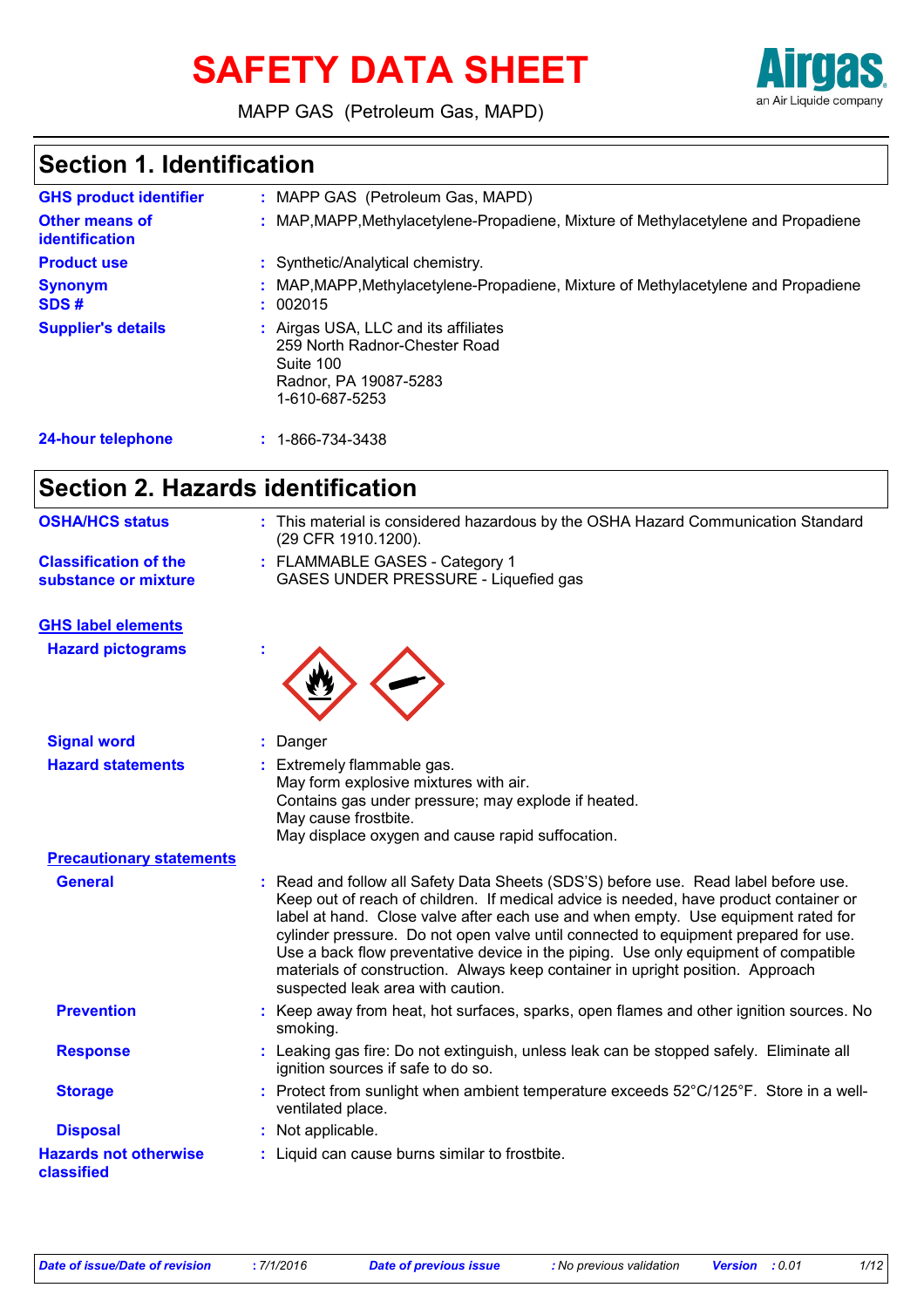### **Section 3. Composition/information on ingredients**

**:** Mixture

### **Substance/mixture**

#### **Other means of identification**

**:** MAP,MAPP,Methylacetylene-Propadiene, Mixture of Methylacetylene and Propadiene

#### **CAS number/other identifiers**

| <b>CAS number</b>   | : Not applicable. |
|---------------------|-------------------|
| <b>Product code</b> | : 002015          |

| Ingredient name  | $\frac{9}{6}$ | <b>CAS number</b> |
|------------------|---------------|-------------------|
| propylene        | 40 - 50       | $115 - 07 - 1$    |
| methyl acetylene | $ 27 - 33 $   | 74-99-7           |
| 1,2-propadiene   | 13 - 15       | 463-49-0          |
| Propane          | $1 - 5$       | 74-98-6           |
| N-Butane         | $2 - 5$       | 106-97-8          |
| isobutane        | $2 - 5$       | 75-28-5           |

Any concentration shown as a range is to protect confidentiality or is due to batch variation.

**There are no additional ingredients present which, within the current knowledge of the supplier and in the concentrations applicable, are classified as hazardous to health or the environment and hence require reporting in this section.**

**Occupational exposure limits, if available, are listed in Section 8.**

### **Section 4. First aid measures**

#### **Description of necessary first aid measures**

| <b>Eye contact</b>  | : Immediately flush eyes with plenty of water, occasionally lifting the upper and lower<br>eyelids. Check for and remove any contact lenses. Continue to rinse for at least 10<br>minutes. Get medical attention if irritation occurs.                                                                                                                                                                                                                                                                                                                                                                        |
|---------------------|---------------------------------------------------------------------------------------------------------------------------------------------------------------------------------------------------------------------------------------------------------------------------------------------------------------------------------------------------------------------------------------------------------------------------------------------------------------------------------------------------------------------------------------------------------------------------------------------------------------|
| <b>Inhalation</b>   | : Remove victim to fresh air and keep at rest in a position comfortable for breathing. If<br>not breathing, if breathing is irregular or if respiratory arrest occurs, provide artificial<br>respiration or oxygen by trained personnel. It may be dangerous to the person providing<br>aid to give mouth-to-mouth resuscitation. Get medical attention if adverse health effects<br>persist or are severe. If unconscious, place in recovery position and get medical<br>attention immediately. Maintain an open airway. Loosen tight clothing such as a collar,<br>tie, belt or waistband.                  |
| <b>Skin contact</b> | : Flush contaminated skin with plenty of water. Remove contaminated clothing and<br>shoes. To avoid the risk of static discharges and gas ignition, soak contaminated<br>clothing thoroughly with water before removing it. Get medical attention if symptoms<br>occur. In case of contact with liquid, warm frozen tissues slowly with lukewarm water<br>and get medical attention. Do not rub affected area. Wash clothing before reuse.<br>Clean shoes thoroughly before reuse.                                                                                                                            |
| <b>Ingestion</b>    | : Remove victim to fresh air and keep at rest in a position comfortable for breathing. Get<br>medical attention if adverse health effects persist or are severe. Ingestion of liquid can<br>cause burns similar to frostbite. If frostbite occurs, get medical attention. Never give<br>anything by mouth to an unconscious person. If unconscious, place in recovery position<br>and get medical attention immediately. Maintain an open airway. Loosen tight clothing<br>such as a collar, tie, belt or waistband. As this product rapidly becomes a gas when<br>released, refer to the inhalation section. |

**Most important symptoms/effects, acute and delayed**

| <b>Potential acute health effects</b> |                  |                                                                                           |                          |         |       |      |
|---------------------------------------|------------------|-------------------------------------------------------------------------------------------|--------------------------|---------|-------|------|
| <b>Eye contact</b>                    |                  | : Liquid can cause burns similar to frostbite.                                            |                          |         |       |      |
| <b>Inhalation</b>                     |                  | : No known significant effects or critical hazards.                                       |                          |         |       |      |
| <b>Skin contact</b>                   | ÷.<br>frostbite. | Dermal contact with rapidly evaporating liquid could result in freezing of the tissues or |                          |         |       |      |
| <b>Frostbite</b>                      |                  | : Try to warm up the frozen tissues and seek medical attention.                           |                          |         |       |      |
| <b>Ingestion</b>                      |                  | Ingestion of liquid can cause burns similar to frostbite.                                 |                          |         |       |      |
| Over-exposure signs/symptoms          |                  |                                                                                           |                          |         |       |      |
| Date of issue/Date of revision        | :7/1/2016        | <b>Date of previous issue</b>                                                             | : No previous validation | Version | :0.01 | 2/12 |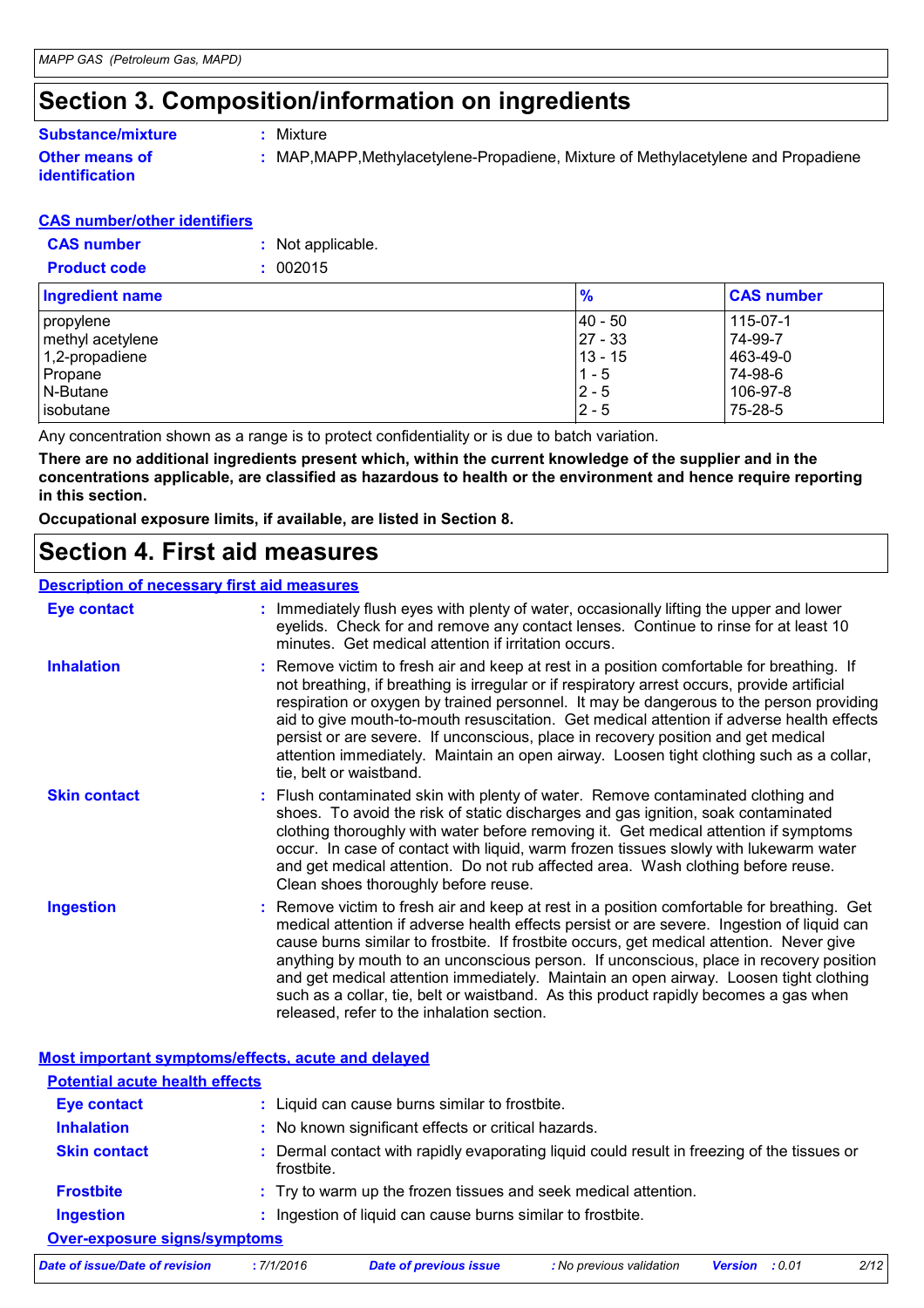# **Section 4. First aid measures**

| <b>Eye contact</b>        | : Adverse symptoms may include the following:, frostbite                                                                       |
|---------------------------|--------------------------------------------------------------------------------------------------------------------------------|
| <b>Inhalation</b>         | : No specific data.                                                                                                            |
| <b>Skin contact</b>       | : Adverse symptoms may include the following:, frostbite                                                                       |
| <b>Ingestion</b>          | : Adverse symptoms may include the following:, frostbite                                                                       |
|                           | <u>Indication of immediate medical attention and special treatment needed, if necessary</u>                                    |
| <b>Notes to physician</b> | : Treat symptomatically. Contact poison treatment specialist immediately if large<br>quantities have been ingested or inhaled. |

| <b>Specific treatments</b> | : No specific treatment. |  |
|----------------------------|--------------------------|--|
|                            |                          |  |

**Protection of first-aiders** : No action shall be taken involving any personal risk or without suitable training. It may be dangerous to the person providing aid to give mouth-to-mouth resuscitation.

#### **See toxicological information (Section 11)**

| <b>Section 5. Fire-fighting measures</b>                 |                                                                                                                                                                                                                                                                                                                                                                                                                                                                                                                                                                                                                                                               |  |
|----------------------------------------------------------|---------------------------------------------------------------------------------------------------------------------------------------------------------------------------------------------------------------------------------------------------------------------------------------------------------------------------------------------------------------------------------------------------------------------------------------------------------------------------------------------------------------------------------------------------------------------------------------------------------------------------------------------------------------|--|
| <b>Extinguishing media</b>                               |                                                                                                                                                                                                                                                                                                                                                                                                                                                                                                                                                                                                                                                               |  |
| <b>Suitable extinguishing</b><br>media                   | : Use an extinguishing agent suitable for the surrounding fire.                                                                                                                                                                                                                                                                                                                                                                                                                                                                                                                                                                                               |  |
| <b>Unsuitable extinguishing</b><br>media                 | : None known.                                                                                                                                                                                                                                                                                                                                                                                                                                                                                                                                                                                                                                                 |  |
| <b>Specific hazards arising</b><br>from the chemical     | : Contains gas under pressure. Extremely flammable gas. In a fire or if heated, a<br>pressure increase will occur and the container may burst, with the risk of a subsequent<br>explosion.                                                                                                                                                                                                                                                                                                                                                                                                                                                                    |  |
| <b>Hazardous thermal</b><br>decomposition products       | Decomposition products may include the following materials:<br>carbon dioxide<br>carbon monoxide                                                                                                                                                                                                                                                                                                                                                                                                                                                                                                                                                              |  |
| <b>Special protective actions</b><br>for fire-fighters   | : Promptly isolate the scene by removing all persons from the vicinity of the incident if<br>there is a fire. No action shall be taken involving any personal risk or without suitable<br>training. Contact supplier immediately for specialist advice. Move containers from fire<br>area if this can be done without risk. Use water spray to keep fire-exposed containers<br>cool. If involved in fire, shut off flow immediately if it can be done without risk. If this is<br>impossible, withdraw from area and allow fire to burn. Fight fire from protected location<br>or maximum possible distance. Eliminate all ignition sources if safe to do so. |  |
| <b>Special protective</b><br>equipment for fire-fighters | Fire-fighters should wear appropriate protective equipment and self-contained breathing<br>apparatus (SCBA) with a full face-piece operated in positive pressure mode. For<br>incidents involving large quantities, thermally insulated undergarments and thick textile<br>or leather gloves should be worn.                                                                                                                                                                                                                                                                                                                                                  |  |

### **Section 6. Accidental release measures**

|                                | Personal precautions, protective equipment and emergency procedures                                                                                                                                                                                                                                                                                                                                                                                                                                                                                   |
|--------------------------------|-------------------------------------------------------------------------------------------------------------------------------------------------------------------------------------------------------------------------------------------------------------------------------------------------------------------------------------------------------------------------------------------------------------------------------------------------------------------------------------------------------------------------------------------------------|
| For non-emergency<br>personnel | : Accidental releases pose a serious fire or explosion hazard. No action shall be taken<br>involving any personal risk or without suitable training. Evacuate surrounding areas.<br>Keep unnecessary and unprotected personnel from entering. Do not touch or walk<br>through spilled material. Shut off all ignition sources. No flares, smoking or flames in<br>hazard area. Avoid breathing gas. Provide adequate ventilation. Wear appropriate<br>respirator when ventilation is inadequate. Put on appropriate personal protective<br>equipment. |
| For emergency responders       | If specialised clothing is required to deal with the spillage, take note of any information<br>-11<br>in Section 8 on suitable and unsuitable materials. See also the information in "For non-<br>emergency personnel".                                                                                                                                                                                                                                                                                                                               |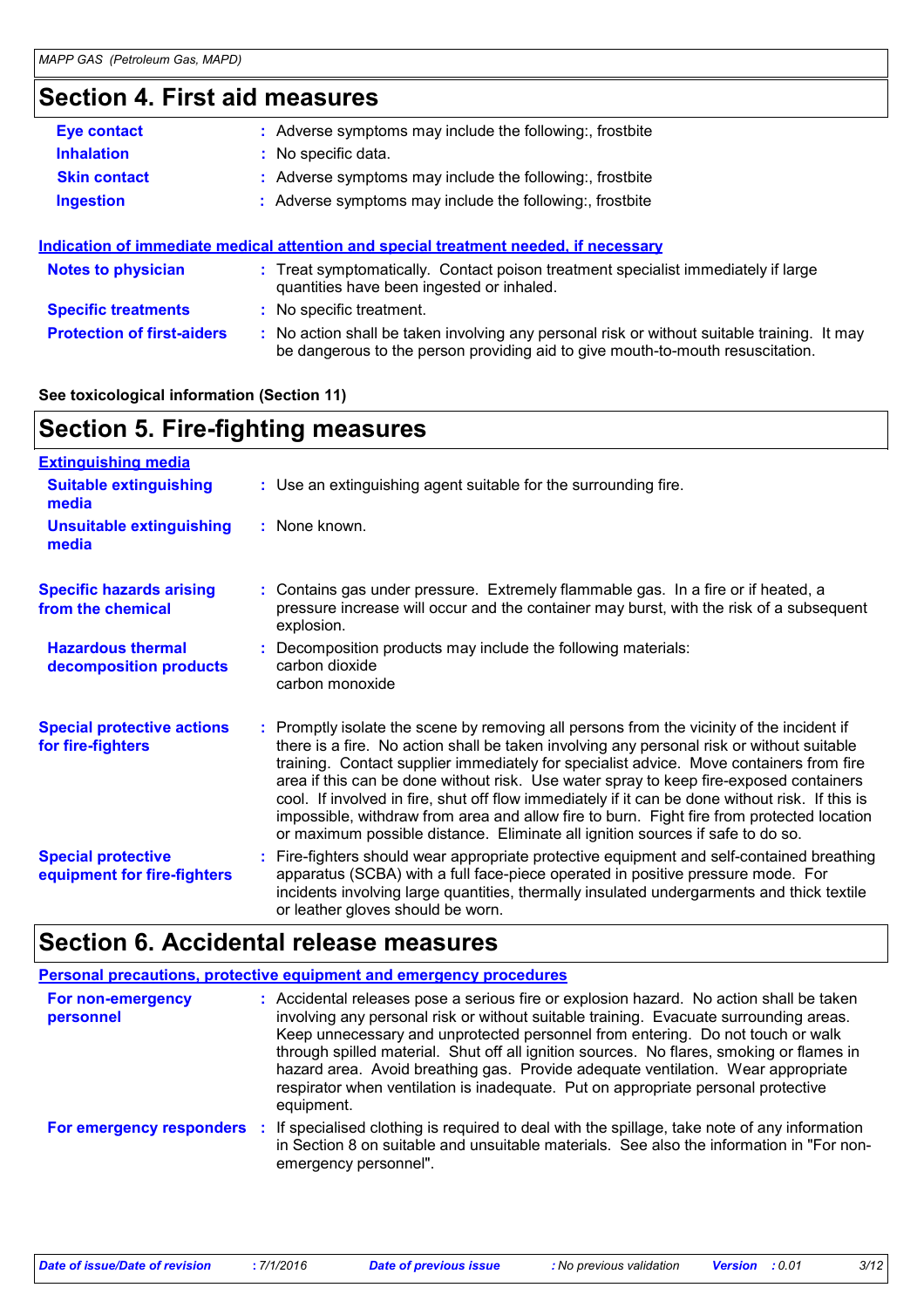# **Section 6. Accidental release measures**

| <b>Environmental precautions</b> | Ensure emergency procedures to deal with accidental gas releases are in place to avoid<br>contamination of the environment. Avoid dispersal of spilled material and runoff and<br>contact with soil, waterways, drains and sewers. Inform the relevant authorities if the<br>product has caused environmental pollution (sewers, waterways, soil or air). |
|----------------------------------|-----------------------------------------------------------------------------------------------------------------------------------------------------------------------------------------------------------------------------------------------------------------------------------------------------------------------------------------------------------|
|                                  |                                                                                                                                                                                                                                                                                                                                                           |

#### **Methods and materials for containment and cleaning up**

| <b>Small spill</b> | Immediately contact emergency personnel. Stop leak if without risk. Use spark-proof<br>tools and explosion-proof equipment.                                                                                             |
|--------------------|-------------------------------------------------------------------------------------------------------------------------------------------------------------------------------------------------------------------------|
| Large spill        | Immediately contact emergency personnel. Stop leak if without risk. Use spark-proof<br>tools and explosion-proof equipment. Note: see Section 1 for emergency contact<br>information and Section 13 for waste disposal. |

# **Section 7. Handling and storage**

#### **Precautions for safe handling**

**Control parameters**

| <b>Protective measures</b>                                                       | : Put on appropriate personal protective equipment (see Section 8). Contains gas under<br>pressure. Do not get in eyes or on skin or clothing. Avoid breathing gas. Use only with<br>adequate ventilation. Wear appropriate respirator when ventilation is inadequate. Do<br>not enter storage areas and confined spaces unless adequately ventilated. Store and<br>use away from heat, sparks, open flame or any other ignition source. Use explosion-<br>proof electrical (ventilating, lighting and material handling) equipment. Use only non-<br>sparking tools. Empty containers retain product residue and can be hazardous. Do not<br>puncture or incinerate container. Use equipment rated for cylinder pressure. Close<br>valve after each use and when empty. Protect cylinders from physical damage; do not<br>drag, roll, slide, or drop. Use a suitable hand truck for cylinder movement. |  |
|----------------------------------------------------------------------------------|---------------------------------------------------------------------------------------------------------------------------------------------------------------------------------------------------------------------------------------------------------------------------------------------------------------------------------------------------------------------------------------------------------------------------------------------------------------------------------------------------------------------------------------------------------------------------------------------------------------------------------------------------------------------------------------------------------------------------------------------------------------------------------------------------------------------------------------------------------------------------------------------------------|--|
| <b>Advice on general</b><br>occupational hygiene                                 | : Eating, drinking and smoking should be prohibited in areas where this material is<br>handled, stored and processed. Workers should wash hands and face before eating,<br>drinking and smoking. Remove contaminated clothing and protective equipment before<br>entering eating areas. See also Section 8 for additional information on hygiene<br>measures.                                                                                                                                                                                                                                                                                                                                                                                                                                                                                                                                           |  |
| <b>Conditions for safe storage,</b><br>including any<br><b>incompatibilities</b> | Store in accordance with local regulations. Store in a segregated and approved area.<br>Store away from direct sunlight in a dry, cool and well-ventilated area, away from<br>incompatible materials (see Section 10). Eliminate all ignition sources. Keep container<br>tightly closed and sealed until ready for use. Cylinders should be stored upright, with<br>valve protection cap in place, and firmly secured to prevent falling or being knocked<br>over. Cylinder temperatures should not exceed 52 °C (125 °F).                                                                                                                                                                                                                                                                                                                                                                              |  |

# **Section 8. Exposure controls/personal protection**

| <b>Occupational exposure limits</b>   |           |                               |                                        |                          |      |
|---------------------------------------|-----------|-------------------------------|----------------------------------------|--------------------------|------|
| propylene                             |           |                               | ACGIH TLV (United States, 1/2005).     |                          |      |
|                                       |           |                               | TWA: 500 ppm 8 hours. Form: All forms  |                          |      |
|                                       |           |                               | ACGIH TLV (United States, 3/2012).     |                          |      |
|                                       |           |                               | TWA: 500 ppm 8 hours.                  |                          |      |
| methyl acetylene                      |           |                               | ACGIH TLV (United States, 3/2012).     |                          |      |
|                                       |           |                               | TWA: $1640$ mg/m <sup>3</sup> 8 hours. |                          |      |
|                                       |           |                               | TWA: 1000 ppm 8 hours.                 |                          |      |
|                                       |           |                               | NIOSH REL (United States, 1/2013).     |                          |      |
|                                       |           |                               | TWA: 1650 mg/m <sup>3</sup> 10 hours.  |                          |      |
|                                       |           |                               | TWA: 1000 ppm 10 hours.                |                          |      |
|                                       |           |                               | OSHA PEL (United States, 6/2010).      |                          |      |
|                                       |           |                               | TWA: 1650 mg/m <sup>3</sup> 8 hours.   |                          |      |
|                                       |           |                               | TWA: 1000 ppm 8 hours.                 |                          |      |
|                                       |           |                               | OSHA PEL 1989 (United States, 3/1989). |                          |      |
|                                       |           |                               | TWA: $1650$ mg/m <sup>3</sup> 8 hours. |                          |      |
|                                       |           |                               | TWA: 1000 ppm 8 hours.                 |                          |      |
| 1,2-propadiene                        |           |                               | None.                                  |                          |      |
| Propane                               |           |                               | NIOSH REL (United States, 10/2013).    |                          |      |
| <b>Date of issue/Date of revision</b> | :7/1/2016 | <b>Date of previous issue</b> | : No previous validation               | : 0.01<br><b>Version</b> | 4/12 |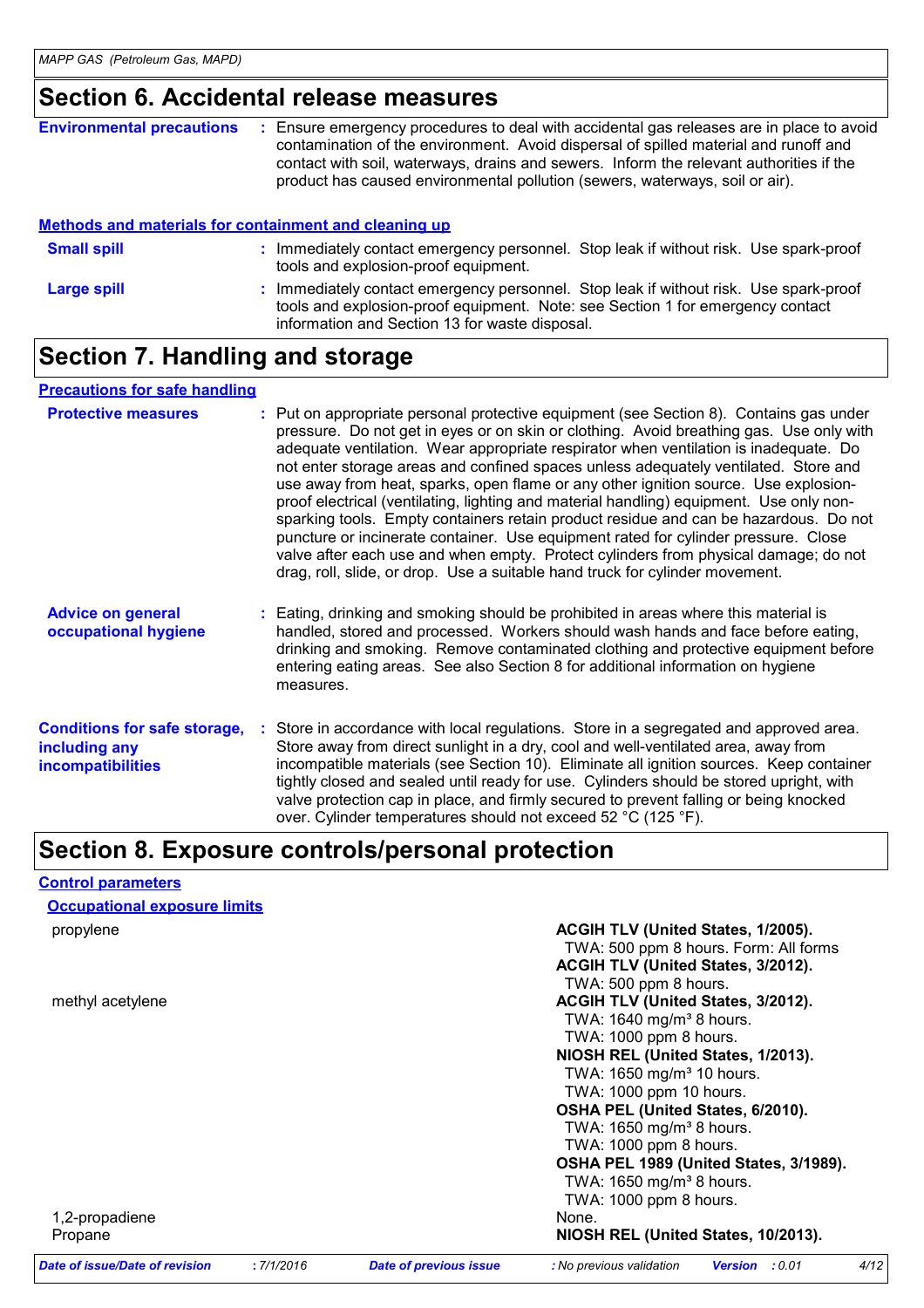# **Section 8. Exposure controls/personal protection**

|                                                   | TWA: 1800 mg/m <sup>3</sup> 10 hours.<br>TWA: 1000 ppm 10 hours.                                                                                                                                                                                                                                                                                                                                                                                                                                                                                                                                                                                                                                                                 |
|---------------------------------------------------|----------------------------------------------------------------------------------------------------------------------------------------------------------------------------------------------------------------------------------------------------------------------------------------------------------------------------------------------------------------------------------------------------------------------------------------------------------------------------------------------------------------------------------------------------------------------------------------------------------------------------------------------------------------------------------------------------------------------------------|
|                                                   | OSHA PEL (United States, 2/2013).                                                                                                                                                                                                                                                                                                                                                                                                                                                                                                                                                                                                                                                                                                |
|                                                   | TWA: 1800 mg/m <sup>3</sup> 8 hours.<br>TWA: 1000 ppm 8 hours.                                                                                                                                                                                                                                                                                                                                                                                                                                                                                                                                                                                                                                                                   |
|                                                   | OSHA PEL 1989 (United States, 3/1989).                                                                                                                                                                                                                                                                                                                                                                                                                                                                                                                                                                                                                                                                                           |
|                                                   | TWA: 1800 mg/m <sup>3</sup> 8 hours.                                                                                                                                                                                                                                                                                                                                                                                                                                                                                                                                                                                                                                                                                             |
|                                                   | TWA: 1000 ppm 8 hours.                                                                                                                                                                                                                                                                                                                                                                                                                                                                                                                                                                                                                                                                                                           |
| N-Butane                                          | NIOSH REL (United States, 10/2013).                                                                                                                                                                                                                                                                                                                                                                                                                                                                                                                                                                                                                                                                                              |
|                                                   | TWA: 1900 mg/m <sup>3</sup> 10 hours.                                                                                                                                                                                                                                                                                                                                                                                                                                                                                                                                                                                                                                                                                            |
|                                                   | TWA: 800 ppm 10 hours.                                                                                                                                                                                                                                                                                                                                                                                                                                                                                                                                                                                                                                                                                                           |
|                                                   | OSHA PEL 1989 (United States, 3/1989).                                                                                                                                                                                                                                                                                                                                                                                                                                                                                                                                                                                                                                                                                           |
|                                                   | TWA: 1900 mg/m <sup>3</sup> 8 hours.<br>TWA: 800 ppm 8 hours.                                                                                                                                                                                                                                                                                                                                                                                                                                                                                                                                                                                                                                                                    |
|                                                   | ACGIH TLV (United States, 3/2015).                                                                                                                                                                                                                                                                                                                                                                                                                                                                                                                                                                                                                                                                                               |
|                                                   | STEL: 1000 ppm 15 minutes.                                                                                                                                                                                                                                                                                                                                                                                                                                                                                                                                                                                                                                                                                                       |
| isobutane                                         | NIOSH REL (United States, 4/2013).                                                                                                                                                                                                                                                                                                                                                                                                                                                                                                                                                                                                                                                                                               |
|                                                   | TWA: 1900 mg/m <sup>3</sup> 10 hours.                                                                                                                                                                                                                                                                                                                                                                                                                                                                                                                                                                                                                                                                                            |
|                                                   | TWA: 800 ppm 10 hours.                                                                                                                                                                                                                                                                                                                                                                                                                                                                                                                                                                                                                                                                                                           |
|                                                   | ACGIH TLV (United States, 6/2013).                                                                                                                                                                                                                                                                                                                                                                                                                                                                                                                                                                                                                                                                                               |
|                                                   | STEL: 1000 ppm 15 minutes.                                                                                                                                                                                                                                                                                                                                                                                                                                                                                                                                                                                                                                                                                                       |
| <b>Appropriate engineering</b><br><b>controls</b> | : Use only with adequate ventilation. Use process enclosures, local exhaust ventilation or<br>other engineering controls to keep worker exposure to airborne contaminants below any<br>recommended or statutory limits. The engineering controls also need to keep gas,<br>vapor or dust concentrations below any lower explosive limits. Use explosion-proof<br>ventilation equipment.                                                                                                                                                                                                                                                                                                                                          |
| <b>Environmental exposure</b>                     | : Emissions from ventilation or work process equipment should be checked to ensure                                                                                                                                                                                                                                                                                                                                                                                                                                                                                                                                                                                                                                               |
| controls                                          | they comply with the requirements of environmental protection legislation. In some<br>cases, fume scrubbers, filters or engineering modifications to the process equipment<br>will be necessary to reduce emissions to acceptable levels.                                                                                                                                                                                                                                                                                                                                                                                                                                                                                        |
| <b>Individual protection measures</b>             |                                                                                                                                                                                                                                                                                                                                                                                                                                                                                                                                                                                                                                                                                                                                  |
| <b>Hygiene measures</b>                           | : Wash hands, forearms and face thoroughly after handling chemical products, before<br>eating, smoking and using the lavatory and at the end of the working period.<br>Appropriate techniques should be used to remove potentially contaminated clothing.<br>Wash contaminated clothing before reusing. Ensure that eyewash stations and safety<br>showers are close to the workstation location.                                                                                                                                                                                                                                                                                                                                |
| <b>Eye/face protection</b>                        | Safety eyewear complying with an approved standard should be used when a risk                                                                                                                                                                                                                                                                                                                                                                                                                                                                                                                                                                                                                                                    |
|                                                   | assessment indicates this is necessary to avoid exposure to liquid splashes, mists,<br>gases or dusts. If contact is possible, the following protection should be worn, unless<br>the assessment indicates a higher degree of protection: safety glasses with side-<br>shields.                                                                                                                                                                                                                                                                                                                                                                                                                                                  |
| <b>Skin protection</b>                            |                                                                                                                                                                                                                                                                                                                                                                                                                                                                                                                                                                                                                                                                                                                                  |
| <b>Hand protection</b>                            | : Chemical-resistant, impervious gloves complying with an approved standard should be<br>worn at all times when handling chemical products if a risk assessment indicates this is<br>necessary. If contact with the liquid is possible, insulated gloves suitable for low<br>temperatures should be worn. Considering the parameters specified by the glove<br>manufacturer, check during use that the gloves are still retaining their protective<br>properties. It should be noted that the time to breakthrough for any glove material may<br>be different for different glove manufacturers. In the case of mixtures, consisting of<br>several substances, the protection time of the gloves cannot be accurately estimated. |
| <b>Body protection</b>                            | Personal protective equipment for the body should be selected based on the task being<br>performed and the risks involved and should be approved by a specialist before<br>handling this product. When there is a risk of ignition from static electricity, wear anti-<br>static protective clothing. For the greatest protection from static discharges, clothing<br>should include anti-static overalls, boots and gloves.                                                                                                                                                                                                                                                                                                     |
| <b>Other skin protection</b>                      | : Appropriate footwear and any additional skin protection measures should be selected<br>based on the task being performed and the risks involved and should be approved by a<br>specialist before handling this product.                                                                                                                                                                                                                                                                                                                                                                                                                                                                                                        |
| <b>Date of issue/Date of revision</b>             | 5/12<br>:7/1/2016<br><b>Date of previous issue</b><br>: 0.01<br>: No previous validation<br><b>Version</b>                                                                                                                                                                                                                                                                                                                                                                                                                                                                                                                                                                                                                       |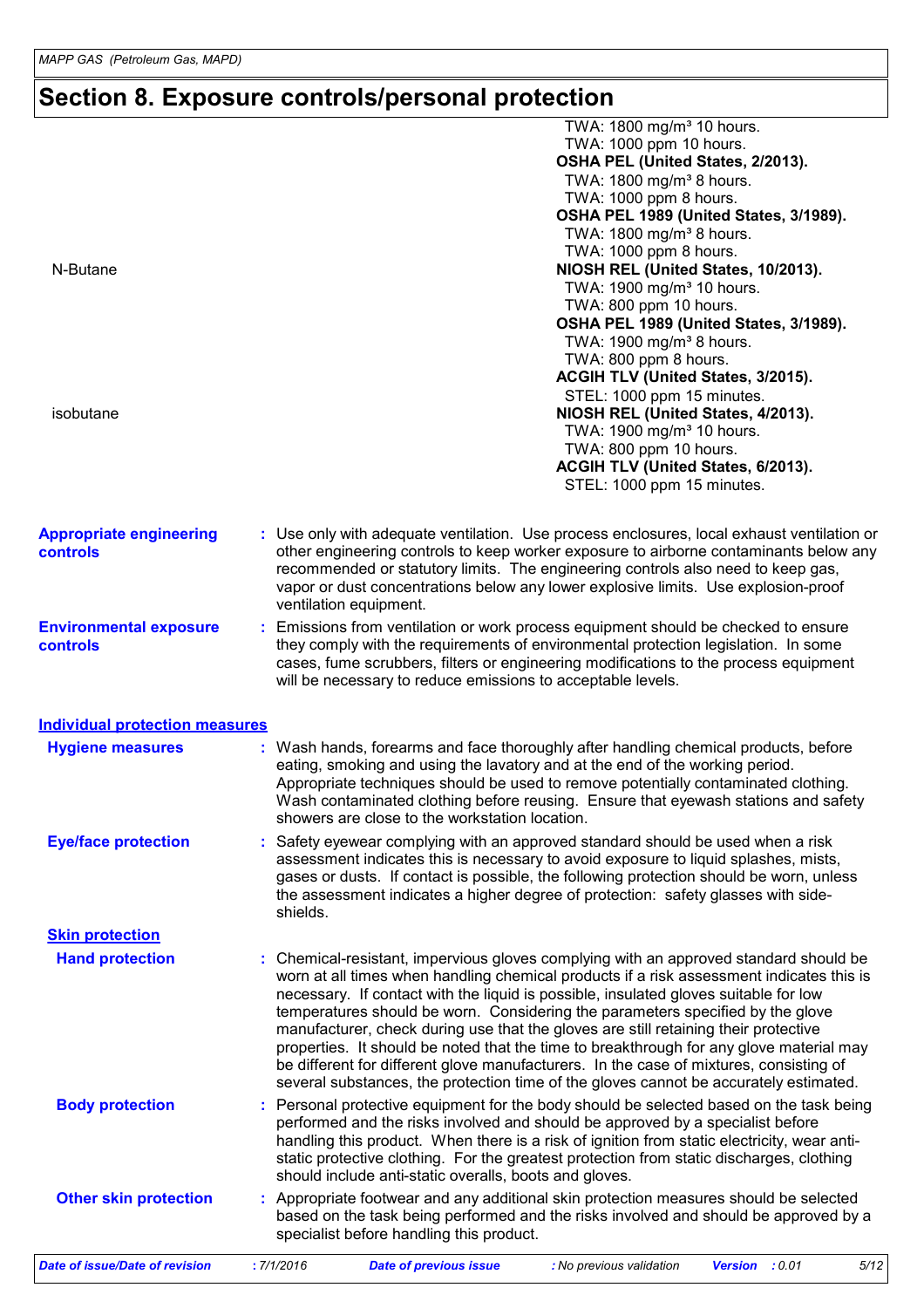### **Section 8. Exposure controls/personal protection**

```
Respiratory protection :
```
Use a properly fitted, air-purifying or air-fed respirator complying with an approved standard if a risk assessment indicates this is necessary. Respirator selection must be based on known or anticipated exposure levels, the hazards of the product and the safe working limits of the selected respirator.

# **Section 9. Physical and chemical properties**

| <b>Appearance</b>                                 |   |                                                                                                                                                 |
|---------------------------------------------------|---|-------------------------------------------------------------------------------------------------------------------------------------------------|
| <b>Physical state</b>                             |   | : Gas. [Liquefied gas]                                                                                                                          |
| <b>Color</b>                                      |   | Not available.                                                                                                                                  |
| <b>Molecular weight</b>                           |   | $42$ g/mol                                                                                                                                      |
| <b>Melting/freezing point</b>                     |   | $: -102.7^{\circ}$ C (-152.9°F) This is based on data for the following ingredient: Methyl Acetylene.<br>Weighted average: -151.39°C (-240.5°F) |
| <b>Critical temperature</b>                       |   | : Lowest known value: $91.85^{\circ}$ C (197.3°F) (propylene).                                                                                  |
| <b>Odor</b>                                       |   | Not available.                                                                                                                                  |
| <b>Odor threshold</b>                             |   | Not available.                                                                                                                                  |
| pH                                                |   | Not available.                                                                                                                                  |
| <b>Flash point</b>                                |   | Not available.                                                                                                                                  |
| <b>Burning time</b>                               |   | Not applicable.                                                                                                                                 |
| <b>Burning rate</b>                               |   | Not applicable.                                                                                                                                 |
| <b>Evaporation rate</b>                           |   | Not available.                                                                                                                                  |
| <b>Flammability (solid, gas)</b>                  |   | : Not available.                                                                                                                                |
| Lower and upper explosive<br>(flammable) limits   |   | $:$ Lower: $2\%$<br>Upper: 13%                                                                                                                  |
| <b>Vapor pressure</b>                             |   | : Not available.                                                                                                                                |
| <b>Vapor density</b>                              |   | Highest known value: 2.1 (Air = 1) (Butane). Weighted average: $1.52$ (Air = 1)                                                                 |
| Gas Density (lb/ft 3)                             |   | Weighted average: 0.11                                                                                                                          |
| <b>Relative density</b>                           |   | Not applicable.                                                                                                                                 |
| <b>Solubility</b>                                 |   | Not available.                                                                                                                                  |
| <b>Solubility in water</b>                        |   | Not available.                                                                                                                                  |
| <b>Partition coefficient: n-</b><br>octanol/water |   | : Not available.                                                                                                                                |
| <b>Auto-ignition temperature</b>                  |   | : Not available.                                                                                                                                |
| <b>Decomposition temperature</b>                  | ÷ | Not available.                                                                                                                                  |
| <b>SADT</b>                                       |   | Not available.                                                                                                                                  |
| <b>Viscosity</b>                                  |   | Not applicable.                                                                                                                                 |

### **Section 10. Stability and reactivity**

| <b>Reactivity</b>                            | : No specific test data related to reactivity available for this product or its ingredients.                                                                                 |
|----------------------------------------------|------------------------------------------------------------------------------------------------------------------------------------------------------------------------------|
| <b>Chemical stability</b>                    | : The product is stable.                                                                                                                                                     |
| <b>Possibility of hazardous</b><br>reactions | : Hazardous reactions or instability may occur under certain conditions of storage or use.                                                                                   |
| <b>Conditions to avoid</b>                   | : Avoid all possible sources of ignition (spark or flame). Do not pressurize, cut, weld,<br>braze, solder, drill, grind or expose containers to heat or sources of ignition. |
| <b>Incompatible materials</b>                | : Oxidizers                                                                                                                                                                  |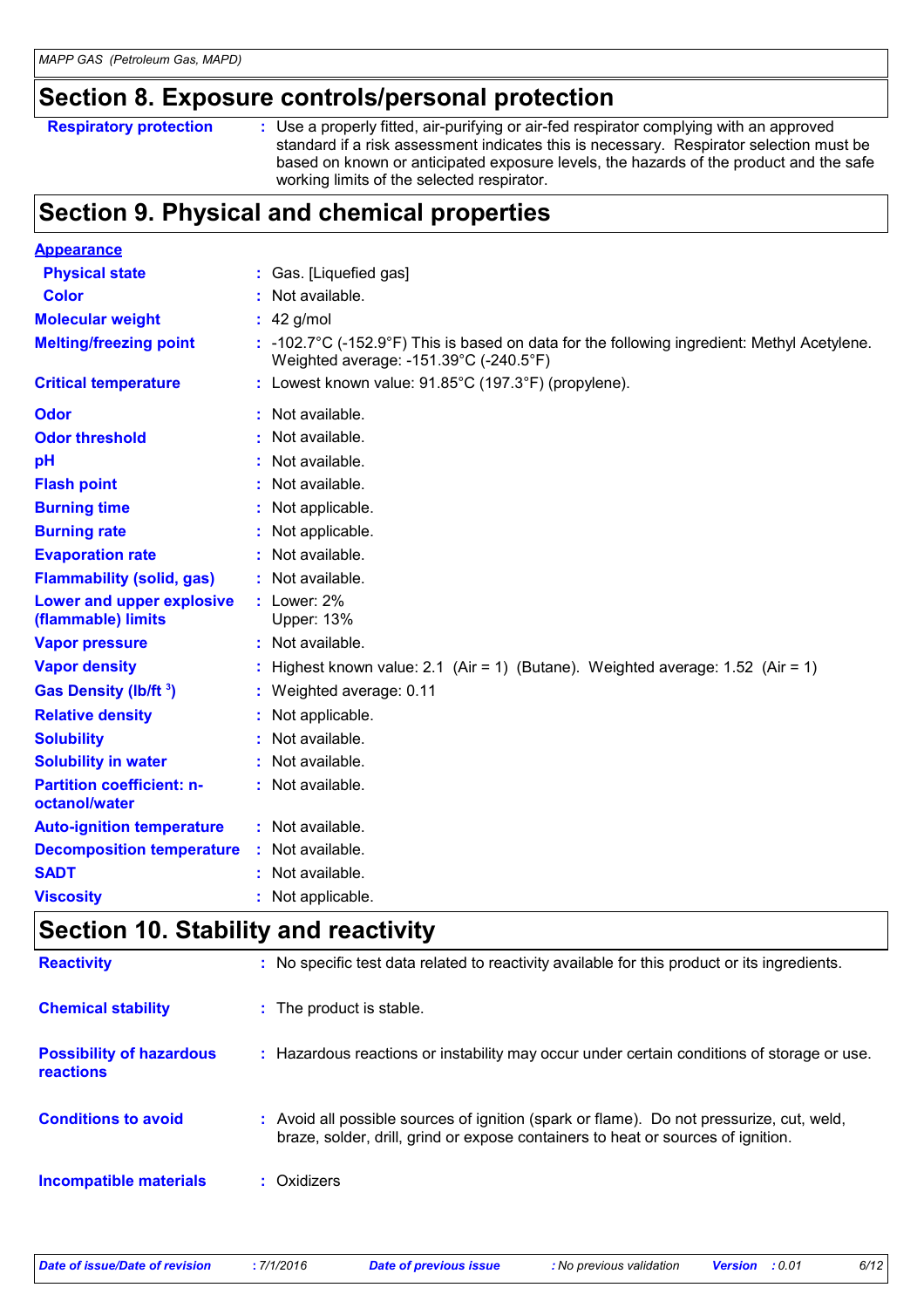### **Section 10. Stability and reactivity**

**Hazardous decomposition products** Under normal conditions of storage and use, hazardous decomposition products should **:** not be produced.

: May Occur. **Hazardous polymerization :**

> Conditions to Avoid: Elevated tempertures and pressures. Polymerization catalysts, such as metal alkyls, can cause uncontrolled polymerization. Contamination with oxygen can cause propadiene to form hazardous peroxides.

INHIBITORS/STABILIZERS

An ihibitor is added to the MAPD mixture to prevent potential unstable peroxide formation. Butanes (iso and/or normal) are also added to the MAPD mixture to prevent potential concentration of the methylacetylene and propadiene from reaching concentration levels that would render the mixture unstable in case of weathering off (evaporation of light components).

# **Section 11. Toxicological information**

#### **Information on toxicological effects**

#### **Acute toxicity**

| <b>Product/ingredient name</b> | <b>Result</b>                | <b>Species</b> | <b>Dose</b>               | <b>Exposure</b> |
|--------------------------------|------------------------------|----------------|---------------------------|-----------------|
| N-Butane                       | <b>LC50 Inhalation Vapor</b> | Rat            | $ 658000 \text{ mg/m}^3 $ | 14 hours        |
| lisobutane                     | <b>LC50 Inhalation Vapor</b> | Rat            | $ 658000 \text{ mg/m}^3 $ | 14 hours        |

#### **Irritation/Corrosion**

Not available.

#### **Sensitization**

Not available.

#### **Mutagenicity**

Not available.

#### **Carcinogenicity**

Not available.

#### **Classification**

| <b>Product/ingredient name</b> | <b>OSHA</b> | <b>IARC</b> | <b>NTP</b> |
|--------------------------------|-------------|-------------|------------|
| propylene                      |             |             |            |

#### **Reproductive toxicity**

Not available.

#### **Teratogenicity**

Not available.

#### **Specific target organ toxicity (single exposure)**

Not available.

# **Specific target organ toxicity (repeated exposure)**

Not available.

#### **Aspiration hazard**

Not available.

#### **Information on the likely :** Not available.

**routes of exposure**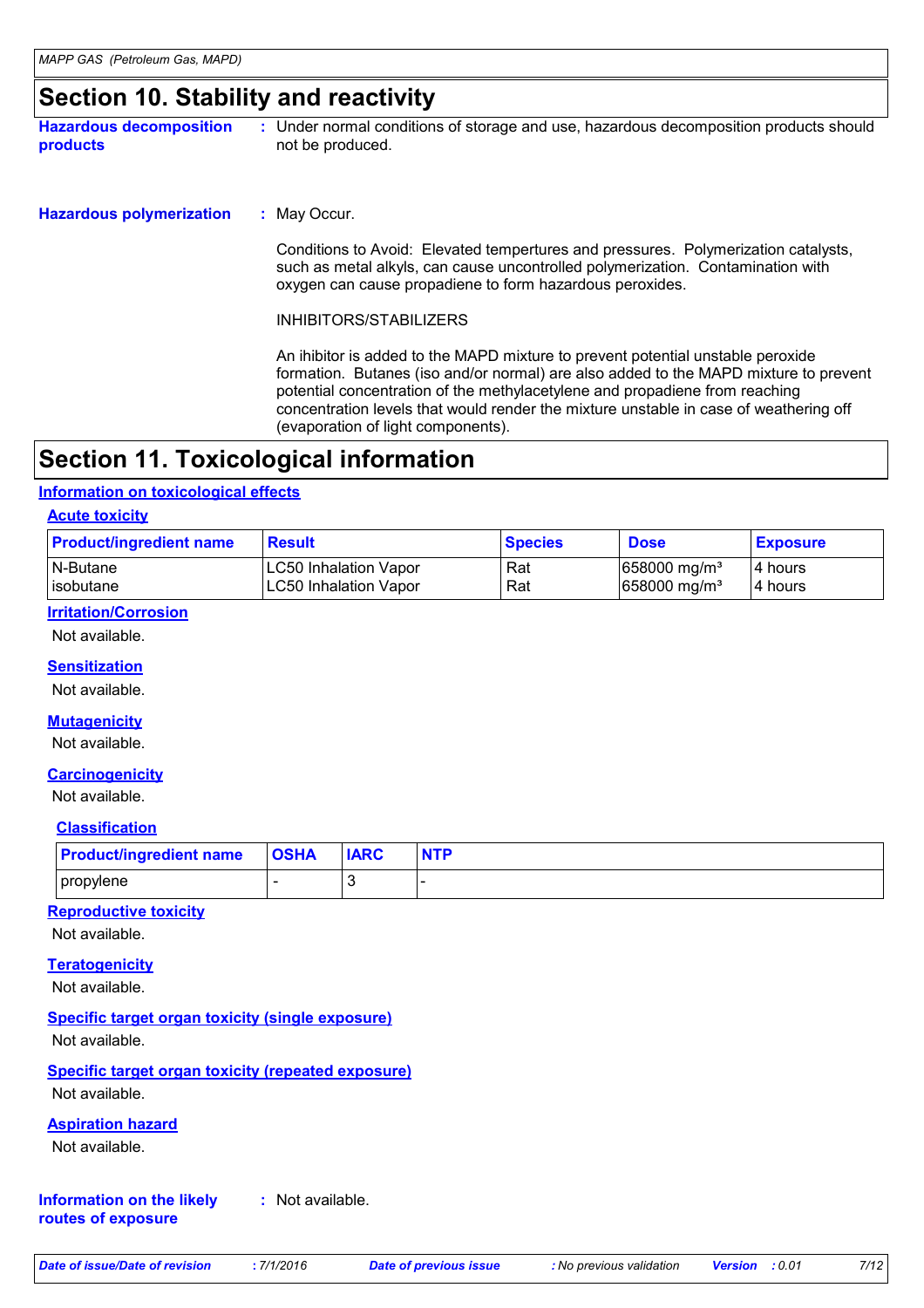# **Section 11. Toxicological information**

| <b>Potential acute health effects</b>   |                                                                                                         |
|-----------------------------------------|---------------------------------------------------------------------------------------------------------|
| <b>Eye contact</b>                      | : Liquid can cause burns similar to frostbite.                                                          |
| <b>Inhalation</b>                       | No known significant effects or critical hazards.                                                       |
| <b>Skin contact</b>                     | Dermal contact with rapidly evaporating liquid could result in freezing of the tissues or<br>frostbite. |
| <b>Ingestion</b>                        | Ingestion of liquid can cause burns similar to frostbite.                                               |
|                                         | Symptoms related to the physical, chemical and toxicological characteristics                            |
| <b>Eye contact</b>                      | : Adverse symptoms may include the following:, frostbite                                                |
| <b>Inhalation</b>                       | No specific data.                                                                                       |
| <b>Skin contact</b>                     | : Adverse symptoms may include the following:, frostbite                                                |
| <b>Ingestion</b>                        | : Adverse symptoms may include the following:, frostbite                                                |
|                                         |                                                                                                         |
|                                         | Delayed and immediate effects and also chronic effects from short and long term exposure                |
| <b>Short term exposure</b>              |                                                                                                         |
| <b>Potential immediate</b><br>effects   | : Not available.                                                                                        |
| <b>Potential delayed effects</b>        | Not available.                                                                                          |
| <b>Long term exposure</b>               |                                                                                                         |
| <b>Potential immediate</b><br>effects   | : Not available.                                                                                        |
| <b>Potential delayed effects</b>        | : Not available.                                                                                        |
| <b>Potential chronic health effects</b> |                                                                                                         |
| Not available.                          |                                                                                                         |
| <b>General</b>                          | : No known significant effects or critical hazards.                                                     |
| <b>Carcinogenicity</b>                  | No known significant effects or critical hazards.                                                       |
| <b>Mutagenicity</b>                     | No known significant effects or critical hazards.                                                       |
| <b>Teratogenicity</b>                   | No known significant effects or critical hazards.                                                       |
| <b>Developmental effects</b>            | No known significant effects or critical hazards.                                                       |
| <b>Fertility effects</b>                | No known significant effects or critical hazards.                                                       |
|                                         |                                                                                                         |

#### **Numerical measures of toxicity**

**Acute toxicity estimates**

Not available.

# **Section 12. Ecological information**

#### **Toxicity**

Not available.

#### **Persistence and degradability**

Not available.

**Bioaccumulative potential**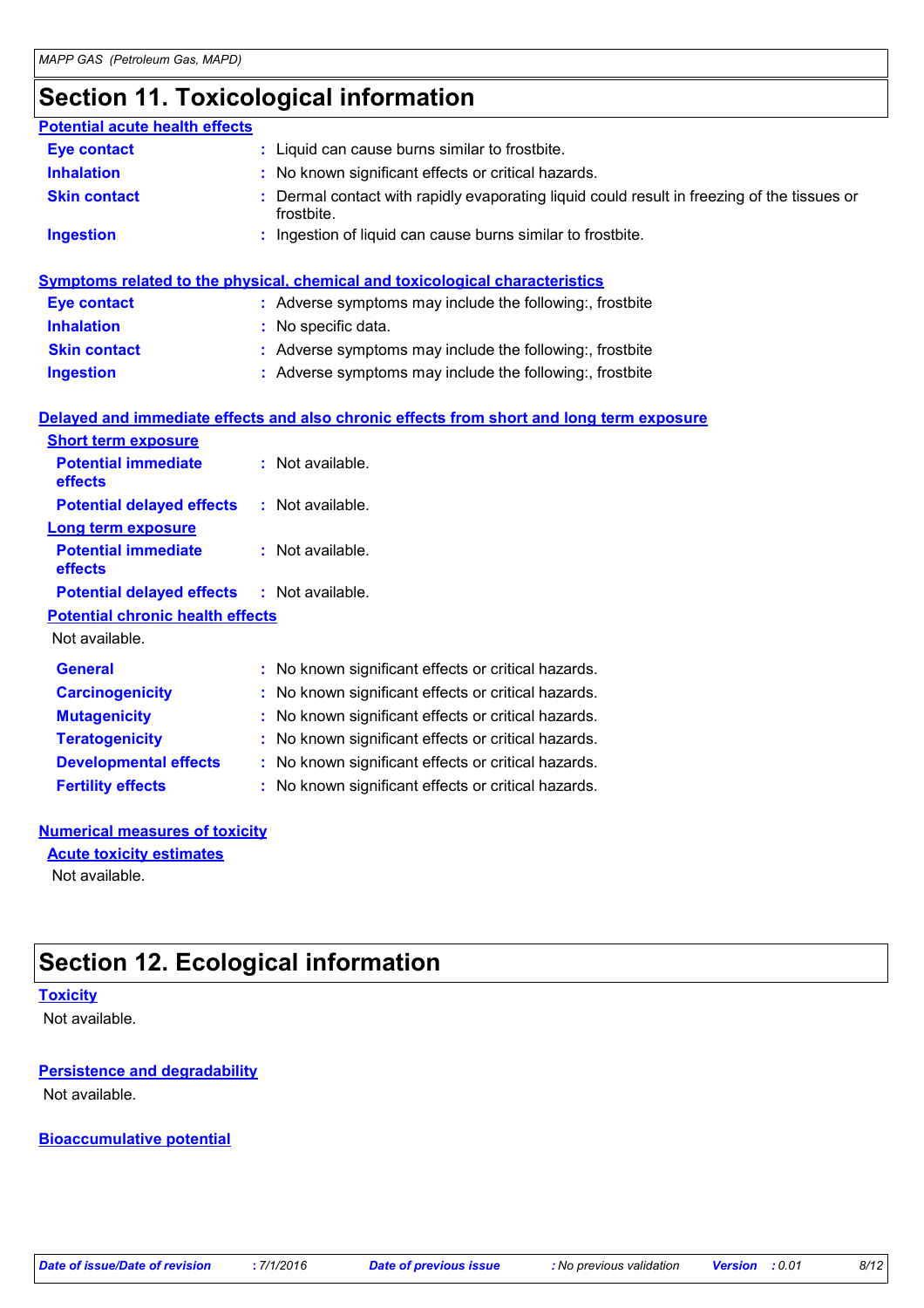# **Section 12. Ecological information**

| <b>Product/ingredient name</b> | $LogP_{ow}$ | <b>BCF</b> | <b>Potential</b> |
|--------------------------------|-------------|------------|------------------|
| propylene                      | 1.77        |            | low              |
| methyl acetylene               | 0.94        |            | l low            |
| $1,2$ -propadiene              | 1.45        |            | low              |
| Propane                        | 1.09        |            | low              |
| N-Butane                       | 2.89        |            | low              |
| lisobutane                     | 2.8         |            | low              |

#### **Mobility in soil**

| <b>Soil/water partition</b> | : Not available. |
|-----------------------------|------------------|
| <b>coefficient (Koc)</b>    |                  |

**Other adverse effects** : No known significant effects or critical hazards.

### **Section 13. Disposal considerations**

**Disposal methods :**

The generation of waste should be avoided or minimized wherever possible. Disposal of this product, solutions and any by-products should at all times comply with the requirements of environmental protection and waste disposal legislation and any regional local authority requirements. Dispose of surplus and non-recyclable products via a licensed waste disposal contractor. Waste should not be disposed of untreated to the sewer unless fully compliant with the requirements of all authorities with jurisdiction. Empty Airgas-owned pressure vessels should be returned to Airgas. Waste packaging should be recycled. Incineration or landfill should only be considered when recycling is not feasible. This material and its container must be disposed of in a safe way. Empty containers or liners may retain some product residues. Do not puncture or incinerate container.

### **Section 14. Transport information**

|                                         | <b>DOT</b>                                                 | <b>TDG</b>                                                                                                                                    | <b>Mexico</b>                                              | <b>IMDG</b>                                                | <b>IATA</b>                                                |
|-----------------------------------------|------------------------------------------------------------|-----------------------------------------------------------------------------------------------------------------------------------------------|------------------------------------------------------------|------------------------------------------------------------|------------------------------------------------------------|
| <b>UN number</b>                        | <b>UN1060</b>                                              | <b>UN1060</b>                                                                                                                                 | <b>UN1060</b>                                              | <b>UN1060</b>                                              | <b>UN1060</b>                                              |
| <b>UN proper</b><br>shipping name       | Methyl Acetylene and<br>Propadiene mixtures,<br>stabilized | Methyl Acetylene and<br>Propadiene mixtures,<br>stabilized                                                                                    | Methyl Acetylene and<br>Propadiene mixtures,<br>stabilized | Methyl Acetylene and<br>Propadiene mixtures,<br>stabilized | Methyl Acetylene and<br>Propadiene mixtures,<br>stabilized |
| <b>Transport</b><br>hazard class(es)    | 2.1<br><b>MMABLE</b>                                       | 2.1                                                                                                                                           | 2.1                                                        | 2.1                                                        | 2.1                                                        |
| <b>Packing group</b>                    |                                                            |                                                                                                                                               |                                                            |                                                            |                                                            |
| <b>Environment</b>                      | No.                                                        | No.                                                                                                                                           | No.                                                        | No.                                                        | No.                                                        |
| <b>Additional</b><br><b>information</b> |                                                            | Product classified as<br>per the following<br>sections of the<br>Transportation of<br>Dangerous Goods<br>Regulations: 2.13-2.17<br>(Class 2). |                                                            |                                                            |                                                            |
|                                         |                                                            | <b>Explosive Limit and</b><br><b>Limited Quantity Index</b><br>0.125                                                                          |                                                            |                                                            |                                                            |
|                                         |                                                            | <b>ERAP Index</b><br>3000                                                                                                                     |                                                            |                                                            |                                                            |
|                                         |                                                            | <b>Passenger Carrying</b><br>Road or Rail Index<br>Forbidden                                                                                  |                                                            |                                                            |                                                            |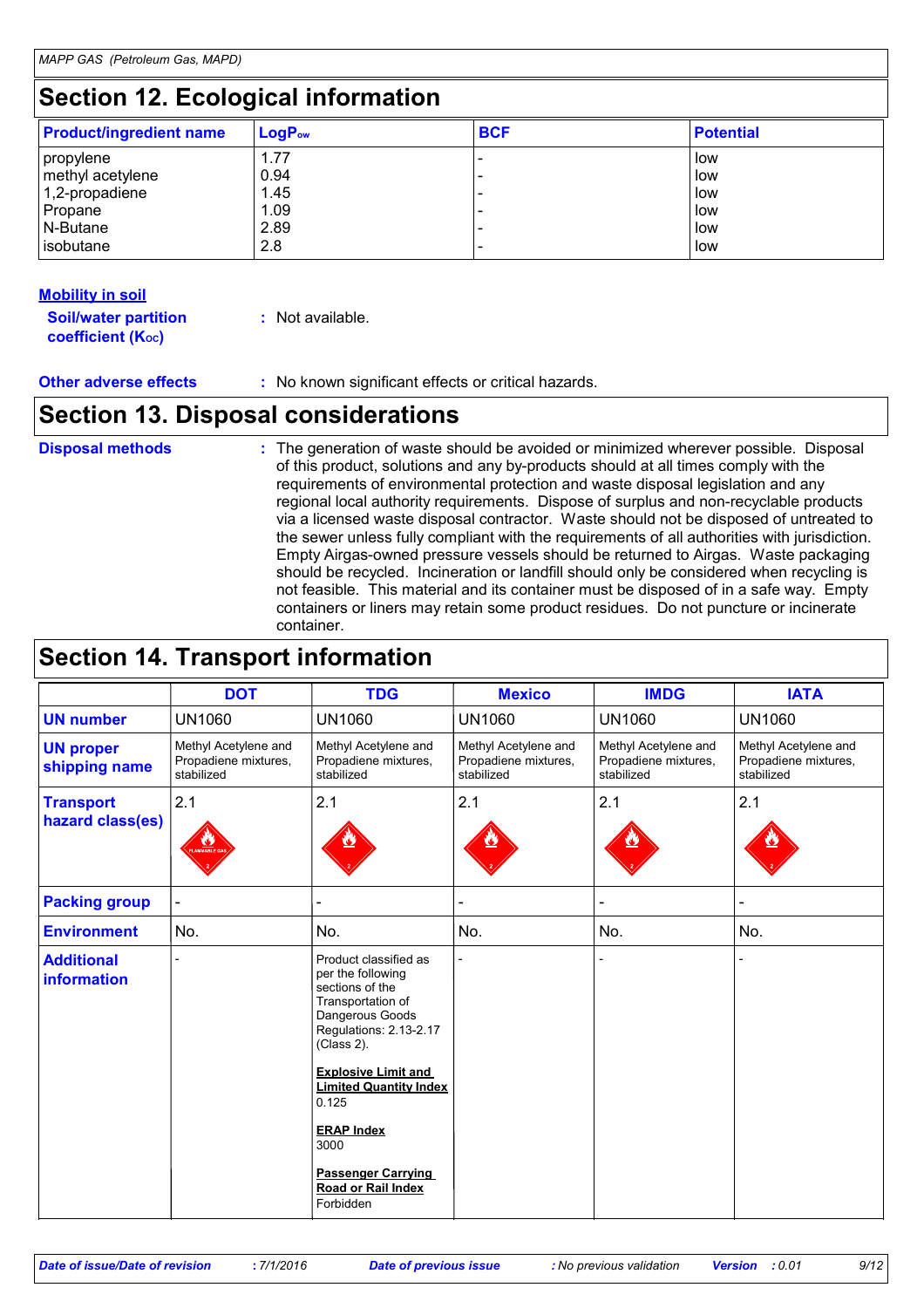# **Section 14. Transport information**

**"Refer to CFR 49 (or authority having jurisdiction) to determine the information required for shipment of the product."** 

**Special precautions for user Transport within user's premises:** always transport in closed containers that are **: Transport in bulk according :** Not available. upright and secure. Ensure that persons transporting the product know what to do in the event of an accident or spillage.

**to Annex II of MARPOL** 

### **73/78 and the IBC Code**

# **Section 15. Regulatory information**

| <b>U.S. Federal regulations</b>                                                   | : TSCA 8(a) CDR Exempt/Partial exemption: Not determined                                                                           |                       |                             |                 |                                               |                                               |
|-----------------------------------------------------------------------------------|------------------------------------------------------------------------------------------------------------------------------------|-----------------------|-----------------------------|-----------------|-----------------------------------------------|-----------------------------------------------|
|                                                                                   | United States inventory (TSCA 8b): All components are listed or exempted.                                                          |                       |                             |                 |                                               |                                               |
|                                                                                   | Clean Air Act (CAA) 112 regulated flammable substances: propylene; Methyl<br>Acetylene; 1,2-Propadiene; Isobutane; Butane; propane |                       |                             |                 |                                               |                                               |
| <b>Clean Air Act Section 112</b><br>(b) Hazardous Air<br><b>Pollutants (HAPs)</b> | : Not listed                                                                                                                       |                       |                             |                 |                                               |                                               |
| <b>Clean Air Act Section 602</b><br><b>Class I Substances</b>                     | : Not listed                                                                                                                       |                       |                             |                 |                                               |                                               |
| <b>Clean Air Act Section 602</b><br><b>Class II Substances</b>                    | : Not listed                                                                                                                       |                       |                             |                 |                                               |                                               |
| <b>DEA List I Chemicals</b><br>(Precursor Chemicals)                              | : Not listed                                                                                                                       |                       |                             |                 |                                               |                                               |
| <b>DEA List II Chemicals</b><br><b>(Essential Chemicals)</b>                      | : Not listed                                                                                                                       |                       |                             |                 |                                               |                                               |
| <b>SARA 302/304</b>                                                               |                                                                                                                                    |                       |                             |                 |                                               |                                               |
| <b>Composition/information on ingredients</b>                                     |                                                                                                                                    |                       |                             |                 |                                               |                                               |
| No products were found.                                                           |                                                                                                                                    |                       |                             |                 |                                               |                                               |
| <b>SARA 304 RQ</b>                                                                | : Not applicable.                                                                                                                  |                       |                             |                 |                                               |                                               |
| <b>SARA 311/312</b>                                                               |                                                                                                                                    |                       |                             |                 |                                               |                                               |
| <b>Classification</b>                                                             | $:$ Fire hazard<br>Sudden release of pressure                                                                                      |                       |                             |                 |                                               |                                               |
| <b>Composition/information on ingredients</b>                                     |                                                                                                                                    |                       |                             |                 |                                               |                                               |
| <b>Name</b>                                                                       | %                                                                                                                                  | <b>Fire</b><br>hazard | <b>Sudden</b><br>release of | <b>Reactive</b> | <b>Immediate</b><br>(acute)<br>المالفة المرام | <b>Delayed</b><br>(chronic)<br>المالفة المرام |

| $\blacksquare$   | 70      | 11 I G | <u>vuuutii</u><br>hazard release of<br><b>pressure</b> | <b>INGACHYG</b> | mmiculate<br>(acute)<br>health<br>hazard | <b>Delayeu</b><br>(chronic)<br>health<br>hazard |
|------------------|---------|--------|--------------------------------------------------------|-----------------|------------------------------------------|-------------------------------------------------|
| propylene        | 40 - 50 | Yes.   | Yes.                                                   | No.             | No.                                      | No.                                             |
| methyl acetylene | 27 - 33 | Yes.   | Yes.                                                   | No.             | No.                                      | No.                                             |
| 1,2-propadiene   | 13 - 15 | Yes.   | Yes.                                                   | INo.            | No.                                      | No.                                             |
| Propane          | 1 - 5   | Yes.   | Yes.                                                   | No.             | No.                                      | No.                                             |
| N-Butane         | $2 - 5$ | Yes.   | Yes.                                                   | No.             | No.                                      | No.                                             |
| lisobutane       | $2 - 5$ | Yes.   | Yes.                                                   | No.             | No.                                      | No.                                             |

#### **SARA 313**

|                                           | <b>Product name</b> | <b>CAS number</b> | $\frac{9}{6}$ |
|-------------------------------------------|---------------------|-------------------|---------------|
| <b>Form R - Reporting</b><br>requirements | propylene           | $115 - 07 - 1$    | 40 - 50       |
| <b>Supplier notification</b>              | propylene           | $115 - 07 - 1$    | 40 - 50       |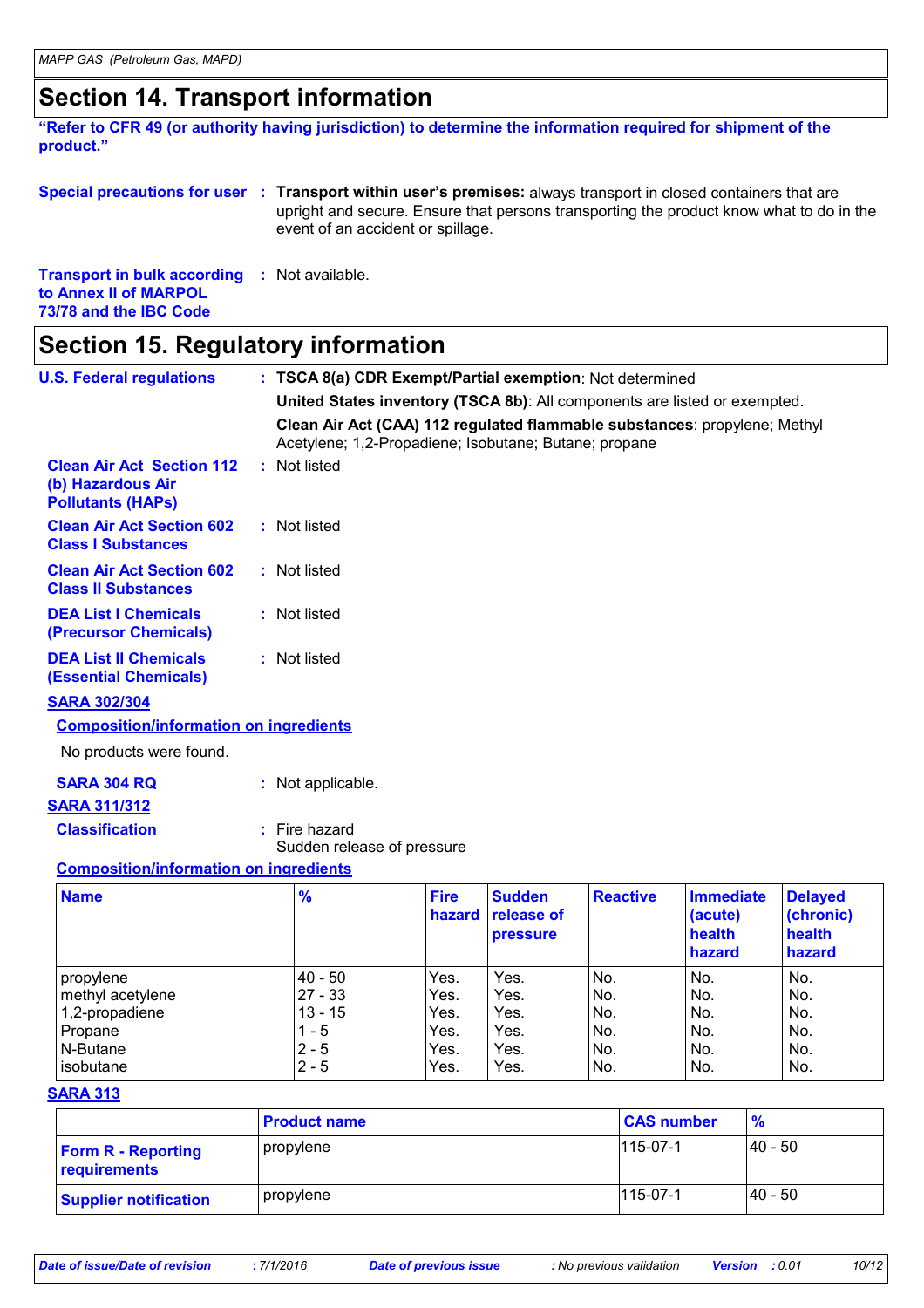# **Section 15. Regulatory information**

SARA 313 notifications must not be detached from the SDS and any copying and redistribution of the SDS shall include copying and redistribution of the notice attached to copies of the SDS subsequently redistributed.

| <b>State regulations</b>         |                                                                                                                                                                                                                                     |
|----------------------------------|-------------------------------------------------------------------------------------------------------------------------------------------------------------------------------------------------------------------------------------|
| <b>Massachusetts</b>             | : The following components are listed: PROPYLENE (PROPENE); PROPYNE;<br><b>ISOBUTANE; BUTANE; PROPANE</b>                                                                                                                           |
| <b>New York</b>                  | : None of the components are listed.                                                                                                                                                                                                |
| <b>New Jersey</b>                | : The following components are listed: PROPYLENE; 1-PROPENE; METHYL<br>ACETYLENE; 1-PROPYNE; PROPADIENE; 1,2-PROPADIENE; Isobutane; PROPANE,<br>2-METHYL-; BUTANE; PROPANE                                                          |
| <b>Pennsylvania</b>              | : The following components are listed: 1-PROPENE; 1-PROPYNE; PROPANE,<br>2-METHYL-; BUTANE; PROPANE                                                                                                                                 |
| <b>International requlations</b> |                                                                                                                                                                                                                                     |
| <b>International lists</b>       |                                                                                                                                                                                                                                     |
| <b>National inventory</b>        |                                                                                                                                                                                                                                     |
| <b>Australia</b>                 | : All components are listed or exempted.                                                                                                                                                                                            |
| <b>Canada</b>                    | : All components are listed or exempted.                                                                                                                                                                                            |
| <b>China</b>                     | : Not determined.                                                                                                                                                                                                                   |
| <b>Europe</b>                    | : All components are listed or exempted.                                                                                                                                                                                            |
| <b>Japan</b>                     | : All components are listed or exempted.                                                                                                                                                                                            |
| <b>Malaysia</b>                  | Not determined.                                                                                                                                                                                                                     |
| <b>New Zealand</b>               | : All components are listed or exempted.                                                                                                                                                                                            |
| <b>Philippines</b>               | : All components are listed or exempted.                                                                                                                                                                                            |
| <b>Republic of Korea</b>         | : All components are listed or exempted.                                                                                                                                                                                            |
| <b>Taiwan</b>                    | : Not determined.                                                                                                                                                                                                                   |
| <b>Canada</b>                    |                                                                                                                                                                                                                                     |
| <b>WHMIS (Canada)</b>            | : Class B1: Flammable Gases<br>Class A: Compressed Gas                                                                                                                                                                              |
|                                  | CEPA DSL: Propylene; Isobutane; Butane; propadiene; Methyl Acetylene; Propane<br>CPR Compliance: This product has been classified with a hazard criteria of the CPR,<br>and the MSDS contains all the information required for CPR. |

# **Section 16. Other information**

**Canada Label requirements :** Class B1: Flammable Gases Class A: Compressed Gas

#### **Hazardous Material Information System (U.S.A.)**



**Caution: HMIS® ratings are based on a 0-4 rating scale, with 0 representing minimal hazards or risks, and 4 representing significant hazards or risks Although HMIS® ratings are not required on SDSs under 29 CFR 1910. 1200, the preparer may choose to provide them. HMIS® ratings are to be used with a fully implemented HMIS® program. HMIS® is a registered mark of the National Paint & Coatings Association (NPCA). HMIS® materials may be purchased exclusively from J. J. Keller (800) 327-6868.**

**The customer is responsible for determining the PPE code for this material.**

#### **National Fire Protection Association (U.S.A.)**